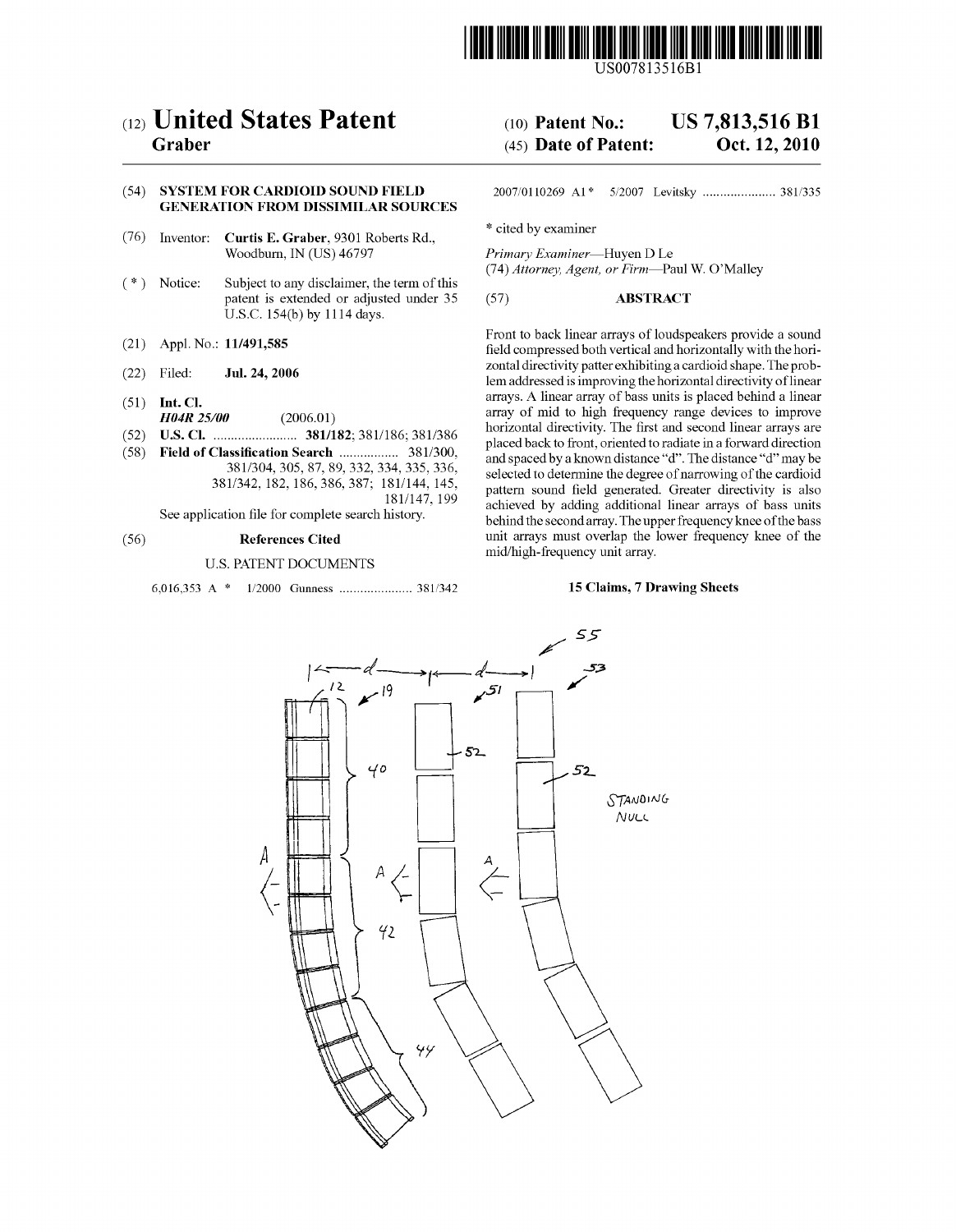



 $F$ 16.38  $F_{1}6.34$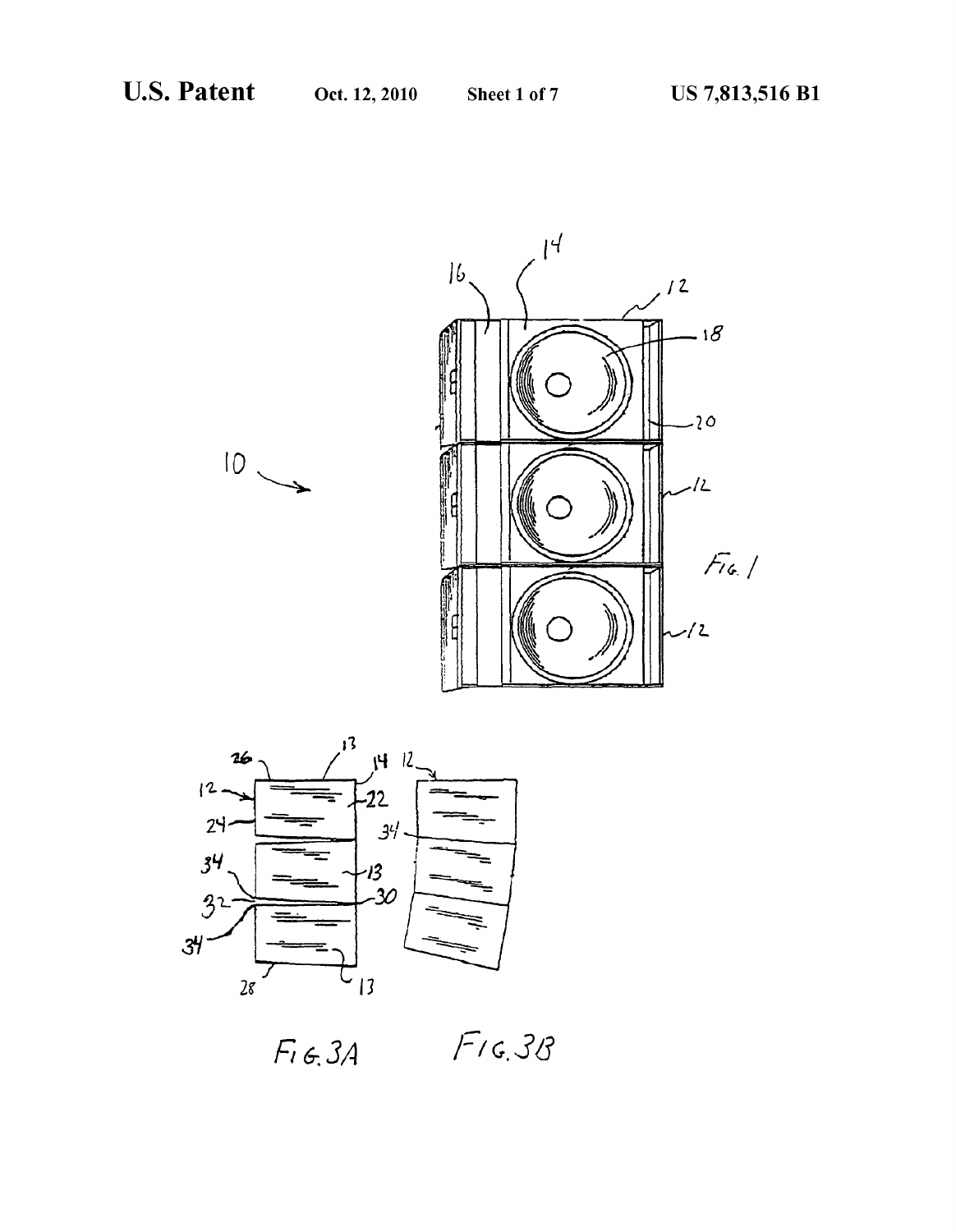

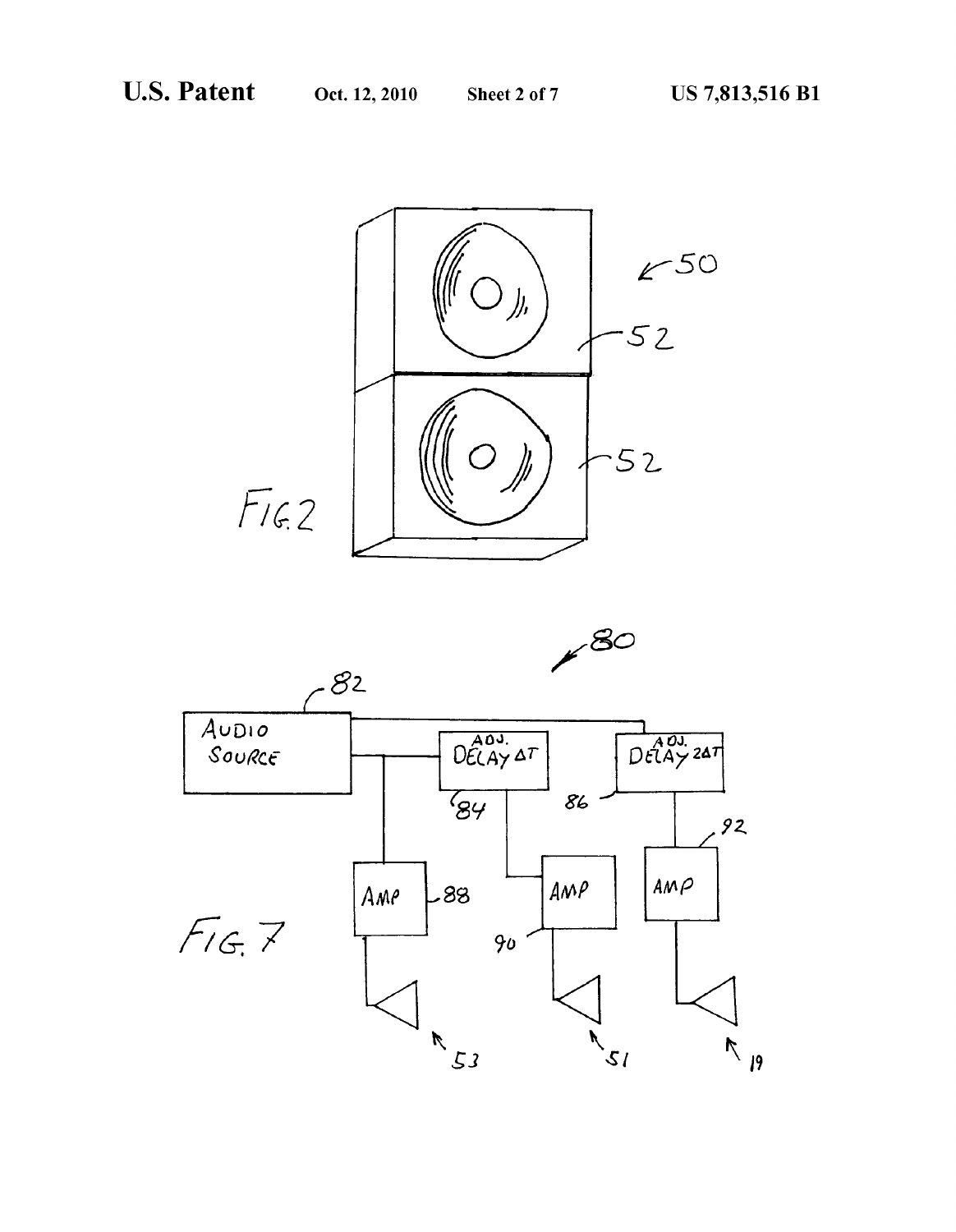

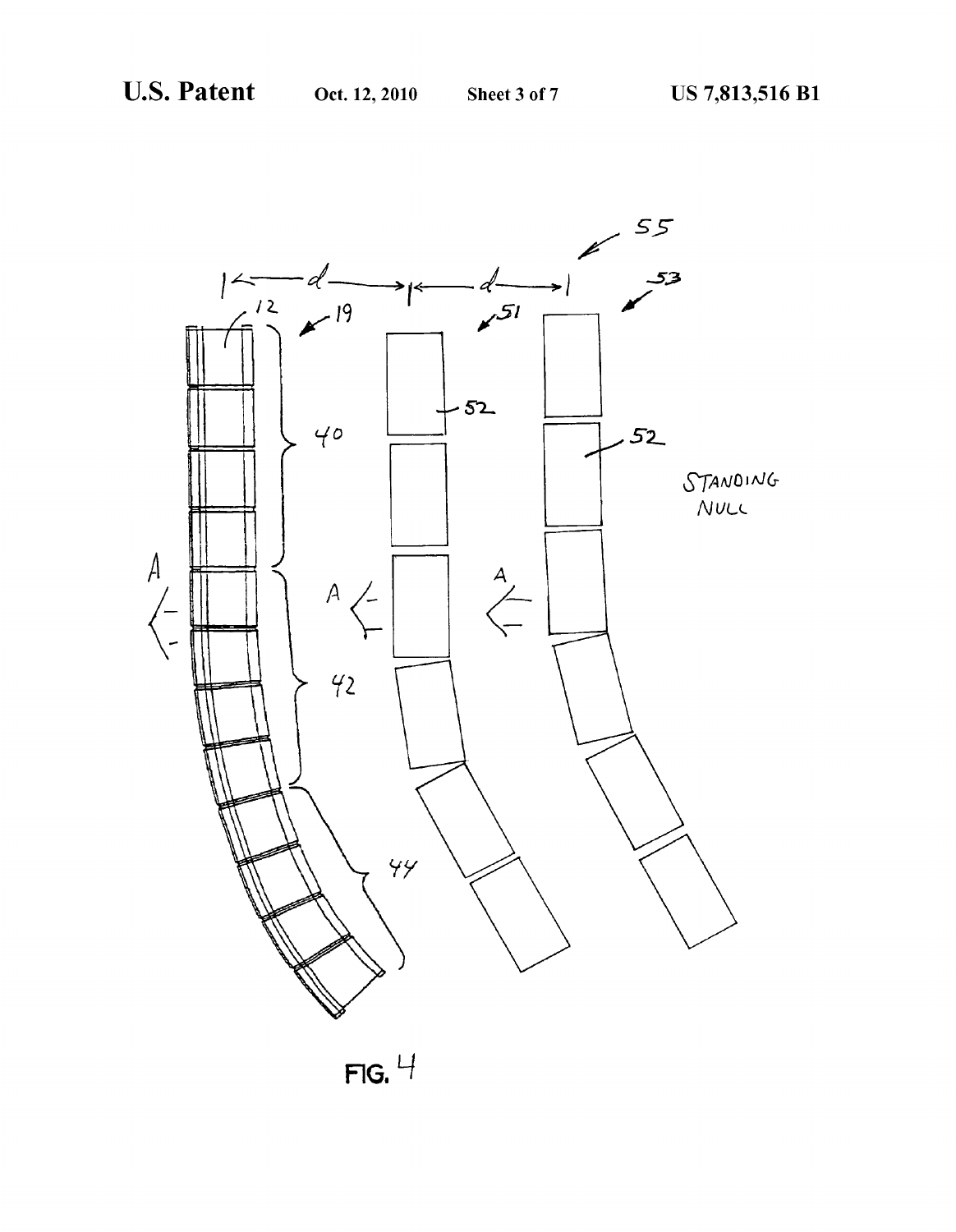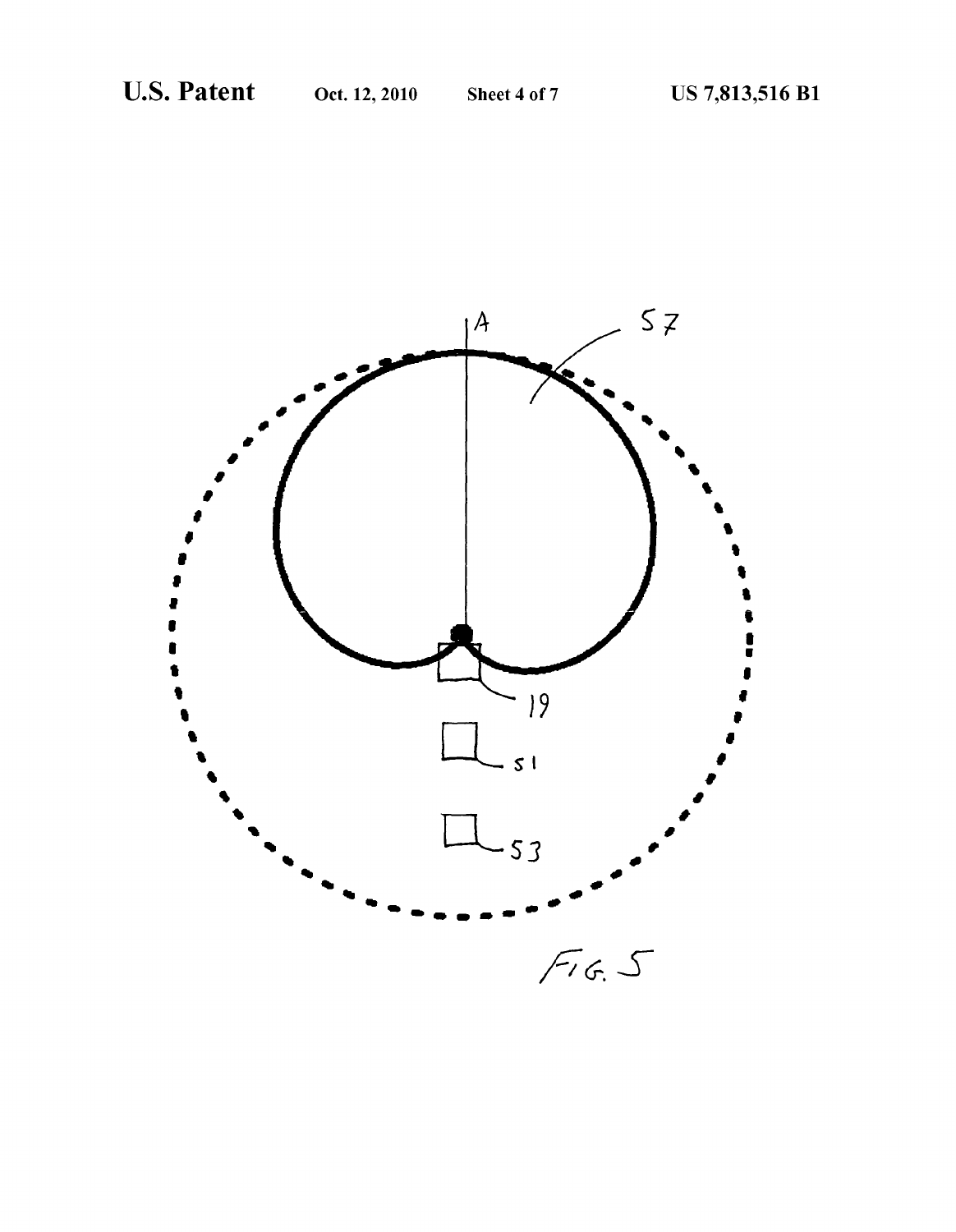$d\Omega$ 

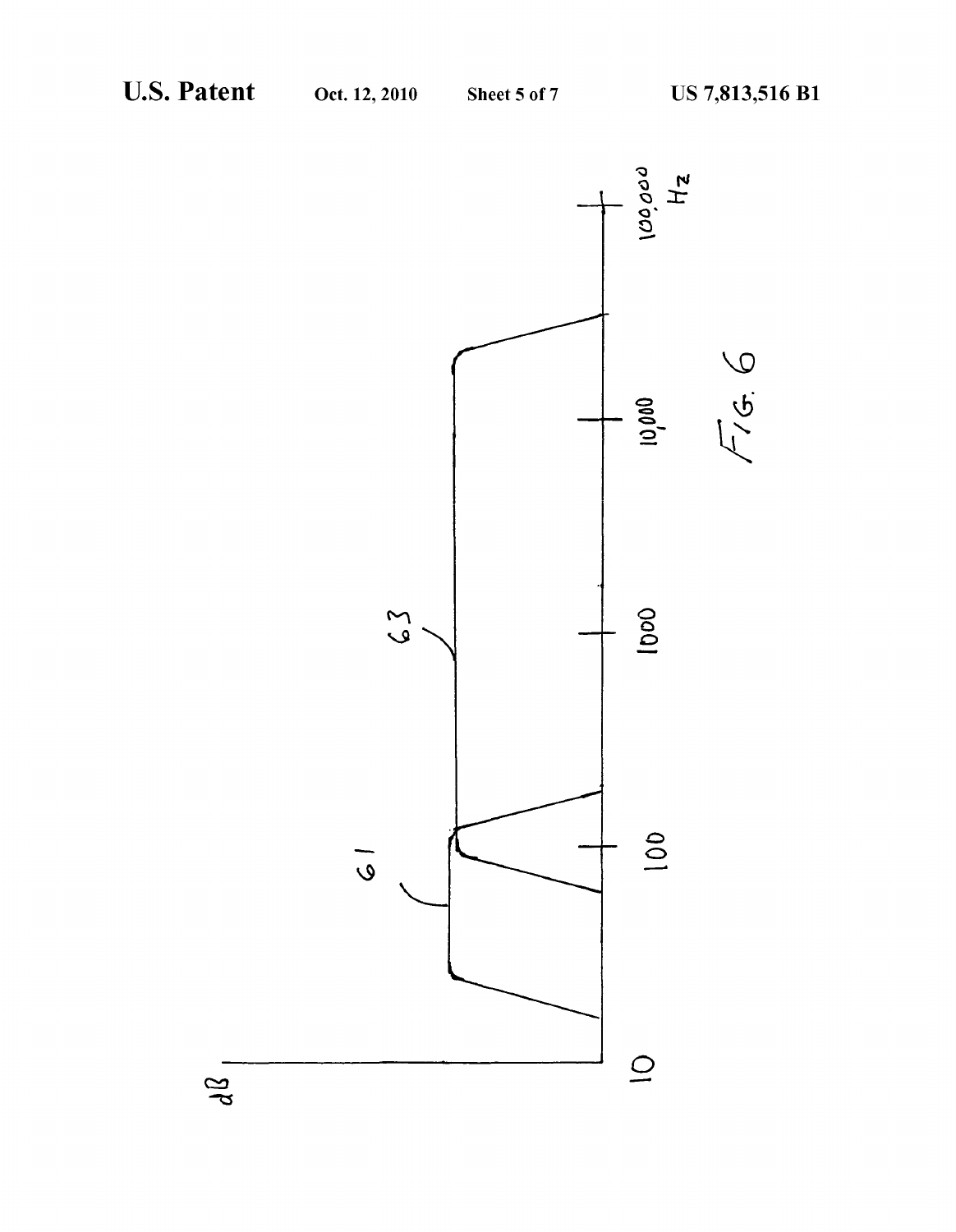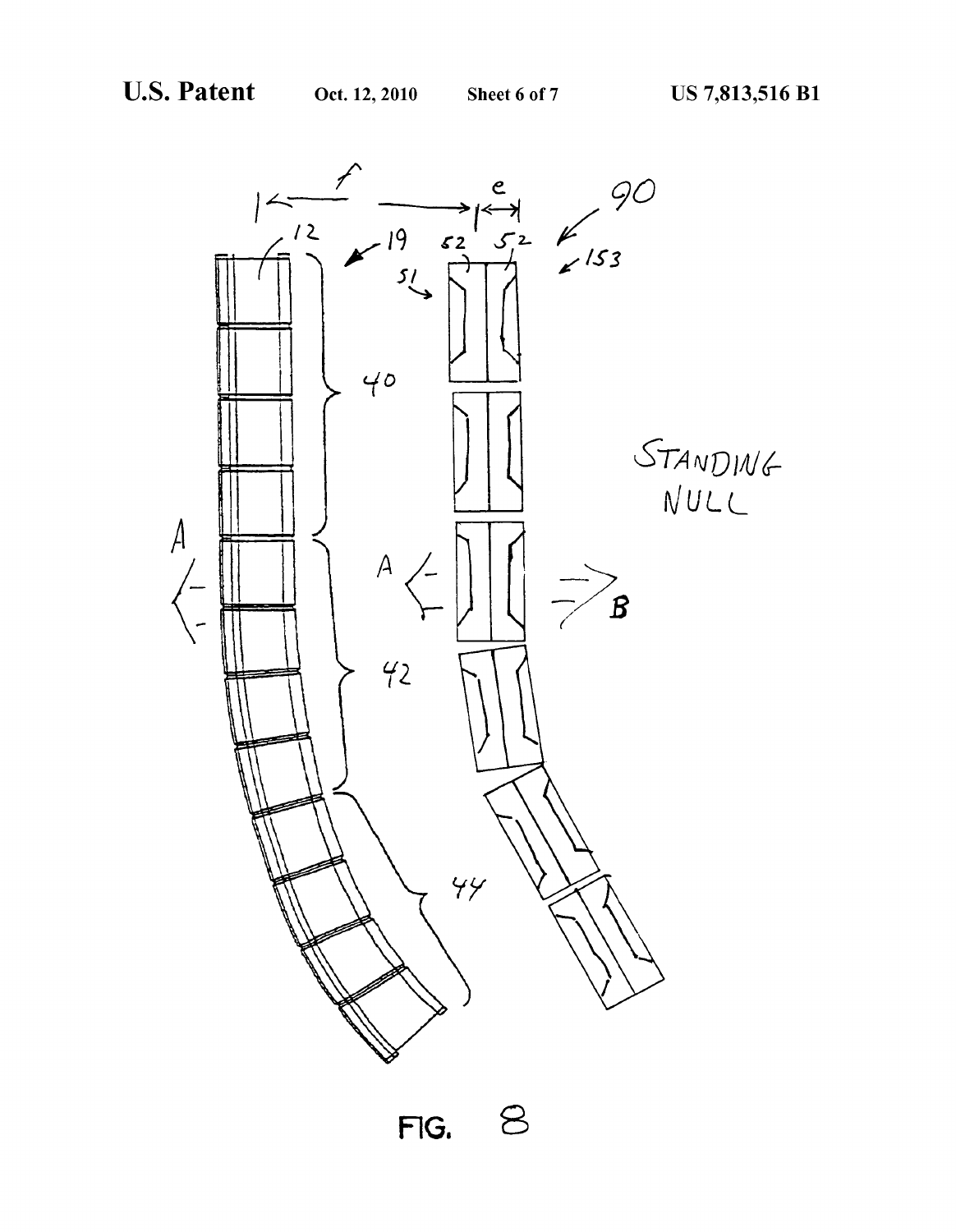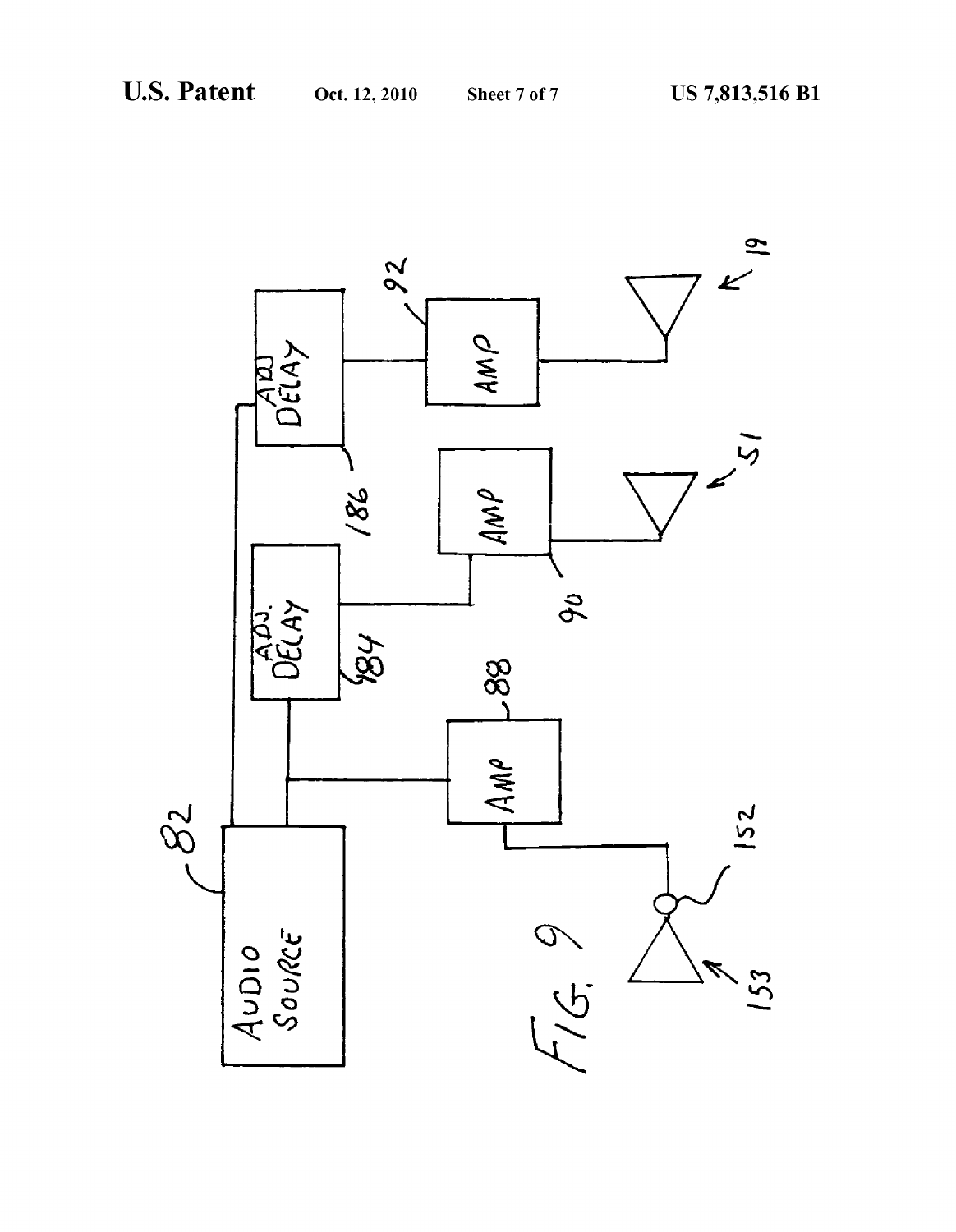5

50

## SYSTEM FOR CARDIOID SOUND FIELD **GENERATION FROM DISSIMILAR SOURCES**

#### BACKGROUND OF THE INVENTION

1. Technical Field

The invention relates to linear arrays of loudspeakers.

2. Description of the Problem

Large space, public sound systems rely on a combination of loudspeaker types to achieve efficiency, wavefront coher- 10 ence, a broad and level audio frequency bandwidth and good coverage of an audience located in the space. A foundational element in many Such public sound systems is a linear array of multi-transducer loudspeakers. A linear array (sometimes termed a "line array') is, in its classical form, a vertical row of 15 closely spaced, cone type, direct-radiator acoustical drivers set in a baffle. Adjacent acoustical drivers are spaced to be mutually coupled in operation. This results in compression of the resultant sound field vertically and increases directivity of the sound field. The array can then be aimed to direct the sound field reducing the amount of energy lost to areas of less interest.

In a classic linear array the mutual coupling of the acoustic drivers results from the acoustic drivers being physically identical to one another, being used to produce the same 25 sounds and being closely spaced. What constitutes "closely spaced" is a function of the highest audio frequency that the array is intended to produce, but roughly means that the center of each speaker cone should be spaced from the centers of adjacent cones by no more than a quarter wavelength of the 30 highest frequency sound the array is intended to reproduce. Audible sound ranges in wavelength from about 17 meters at 20 hertz to 1.7 cm at 20 Kilohertz. The smallest direct radiator cone type speakers used are usually on the order 10 cm in diameter which allows spacing for good sound reproduction 35 up to a frequency of about 3 Kilohertz. This provides for good speech intelligibility. The use of ribbon or planar type devices (which function essentially as linear arrays with Zero spacing between elements) can be used for higher frequencies allow ing higher quality reproduction of music. 40

While the vertical compression of the directivity pattern of the sound field generated by a linear array has long been recognized, less benefit has been obtained horizontally. Typi cally, the directivity pattern for a linear array has exhibited a shotgun pattern, with Substantial amounts of energy being 45 directed into two or more side-lobes. It would be desirable to generate a sound field with a directivity pattern exhibiting a cardioid shape thus directing more sound into an area corre sponding with a more typical dispersal of an audience.

#### SUMMARY OF THE INVENTION

According to the invention an arrangement of multi-trans ducer linear arrays achieve improved horizontal confinement of a generated sound field. Specifically, at least first and 55 on trapezoidal housings 13. By trapezoidal it is meant that the second linear arrays are placed back to front, oriented to radiate in a forward direction and spaced by a known distance "d'. The output of the more forward loudspeaker arrays is delayed to synchronize with the wave front from the array or arrays to the rear. While all of the transducer assemblies in a 60 given array are of the same type, the assemblies are not the same from the most forward array opposed to arrays located behind the front array. More particularly, bass units are located rearwardly from the front array of mid and high frequency transducers. The upper frequency knee of the bass 65 unit arrays must overlap the lower frequency knee of the mid/high-frequency unit arrays.

Additional effects, features and advantages will be appar ent in the written description that follows.

# BRIEF DESCRIPTION OF THE DRAWINGS

The novel features believed characteristic of the invention are set forth in the appended claims. The invention itself however, as well as a preferred mode of use, further objects and advantages thereof, will best be understood by reference to the following detailed description of an illustrative embodiment when read in conjunction with the accompanying drawings, wherein:

FIG. 1 is a frontal perspective view of several loudspeaker enclosures incorporating high and mid frequency range trans ducers, used in a forward linear array of a multiple linear array system.

FIG. 2 is a frontal perspective view of bass units for linear arrays located behind the forward linear array.

FIGS. 3A-B is a side elevation illustrating straight and curved linear arrays.

FIG. 4 is a side elevation of the system of linear arrays of the invention.

FIG. 5 is a directivity pattern illustrating the cardioid pat tern generated by the system of arrays of the invention.

FIG. 6 is a graph of representative frequency response curves for two types of loudspeaker, used to construct the forward linear array and the one or more rearward linear arrays used in the system of arrays of the invention.

FIG. 7 is a block diagram schematic of a circuit which supplies audio drive signals to the linear arrays of FIG. 4.

FIG. 8 is a side elevation of a second embodiment of the invention.

FIG. 9 is a block diagram schematic for a circuit which supplies audio signals to the linear arrays of FIG. 8.

### DETAILED DESCRIPTION OF THE INVENTION

Referring now to the figures and in particular to FIG. 1 where a linear array 10 of multi-transducer loudspeaker units 12 is arranged in Vertical alignment one on top of another. Typically such arrays are disposed vertically, though they can be horizontal. Loudspeaker units 12 each have a front face 14 from which sound radiates from a high frequency planar or ribbon tweeter 16, a mid-range unit 18, and a port 20. The particular types of transducers and ports for a loudspeaker unit 12 are aligned with like elements for adjacent loud speaker units 12. Loudspeaker units 12 are more fully described in U.S. Pat. No. 6,870,942, which is incorporated herein by reference.

Referring to FIG. 2 an array 50 of low frequency "sub woofer" loudspeaker units 52 is illustrated. As illustrated and described hereinafter, array 50 is intended to be placed tan dem with and acoustically behind linear array 10.

Referring to FIGS. 3A-B, loudspeaker units 12 are based housings 13 are characterized from bases 28 and upper covers 26 which converge from front to back of the units 12. This same shape is sometimes referred to as a trapezium. The front face 14 and back wall 24 are parallel giving each housing 13 a trapezoidal appearance. The individual sides of a trapezoi dal housing 13, such as side 22, are trapezoidally shaped with front and rear parallel edges and top and bottom converging sides. In practice, loudspeaker units 12 are arranged in a Vertical plane, either straight up and down as shown in FIG. 3A, or in a curving manner such as shown in FIG. 3B, or, as is more typically the case where large Volumes need to be covered, as a mixture of shapes (straight vertical 40, moderate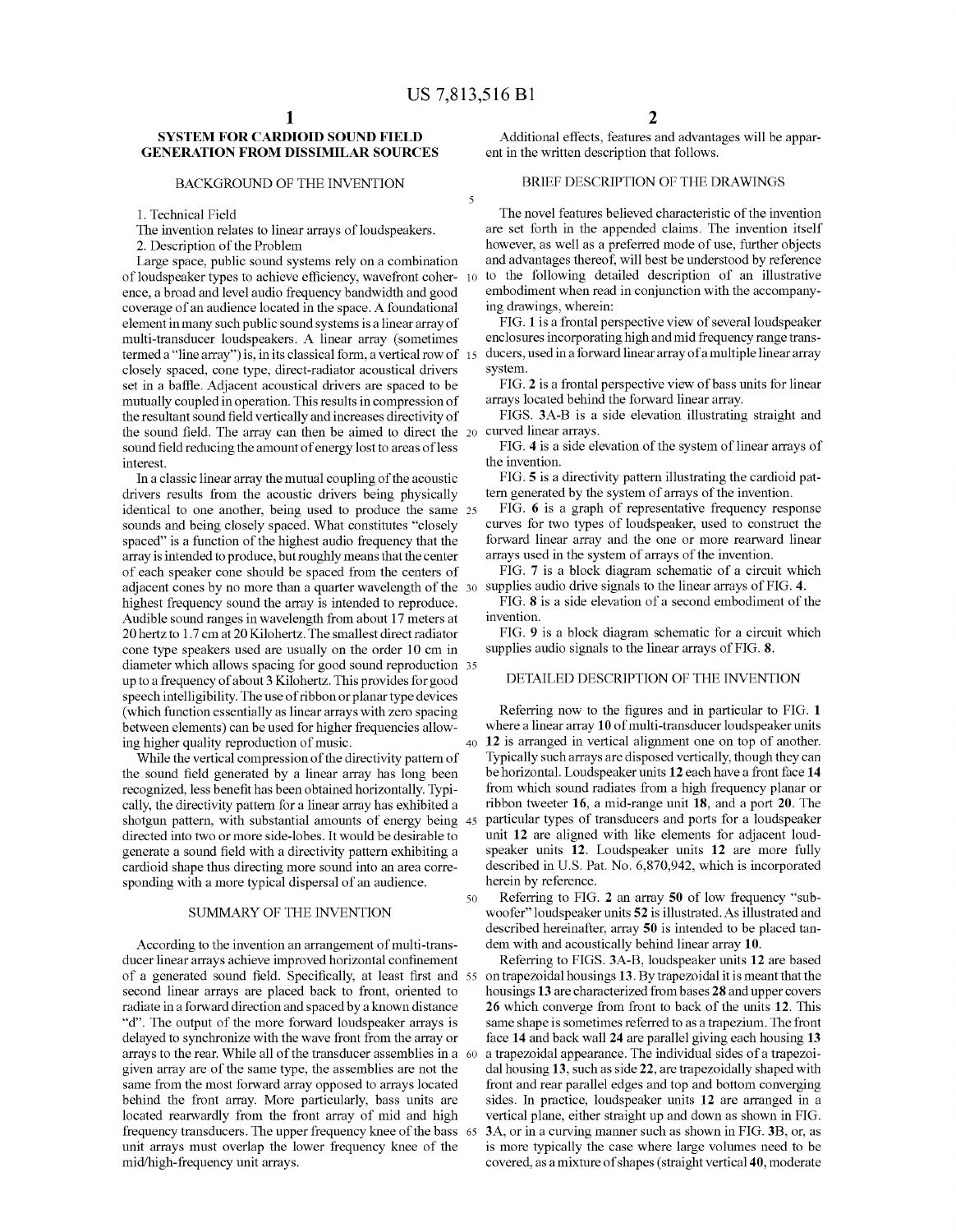curve 42, tight curve 44) as shown in FIG. 4. The more nearly straight the array, the greater the vertical compression of the sound output from the array for reaching distant portions of an audience. For any curvature, the front faces 14 meet edge to edge 34 to maintain spacing between acoustic transducers. 5<br>Along the back faces 24 the units 12 may be arrayed stepwise in a curved fashion meeting along edges 34, or the units may be held vertically with a gap 32 between the trailing edges 34. Linear arrays 50 of sub-woofer units 52 may also be arranged in straight and curved sections as illustrated by linear arrays 10 51,53 in FIG. 4.

Referring to FIG. 4 a sound system 55 comprising three linear arrays 19, 51, 53 is illustrated. Linear arrays 19, 51, 53 are disposed one behind the other with the array comprising higher frequency transducers located forward of the other 15 arrays. Linear array 19 comprises loudspeaker assemblies 12 which cover mid and high frequency ranges. Linear arrays 51, 53 comprise sub-woofer units 52. Loudspeaker units 12, 52 are oriented to radiate in direction "A" making linear array 19 the forward most of the arrays. The preferred embodiment of the invention is realized by using just one linear array 51 of sub-woofers 52 behind linear array 19, but the number of linear arrays of sub-woofers 52 backing the front array 19 may be multiplied as desired to achieve greater horizontal compression of the resulting cardioid radiation pattern. The 25 distance "d" between adjacent arrays is known, and is shown being the same for the additional array added to the system for the sake of simplicity. This readily allows the sound output of the more forward arrays to be timed to match the wavefront propagating in direction A. It is not essential though that the 30 distances between adjacent pairs of arrays be the same. An increase in the spacing between arrays 51 and 53 over that between array 19 and array 51 operates to still further narrow the forward sound field. The system produces a cardioid sound pattern 57 as illustrated in the directivity pattern of 35

FIG. 5 with a standing null Zone behind the series of arrays. Referring to FIG. 6, graphs for characteristic frequency response curves for loudspeaker units 12 and sub-woofer units 52 are shown. Graph 61 is for sub-woofer units 52. showing a low frequency knee of about 25 Hz and a high 40 frequency knee of about 110 Hz. Graph 63 is for loudspeaker units 12 and gives a low frequency knee of about 85 Hz and a high frequency knee of 20 KHZ. The overlap between the high frequency knee of the low frequency units and the low fre quency knee of the high frequency units is believed important 45 in obtaining the higher directivity results achieved by the present invention.

Referring to FIG. 7, a simplified block diagram of a circuit 80 for energizing the arrays of the preferred embodiment of the invention is illustrated. Essentially a common audio 50 source 82 is used, which here may be taken to be parallel low and high frequency band pass filters which supply the appropriate frequency ranges over each of two channels. The output of one channel is supplied to array 53 by way of amplifier 88. The same channel is connected to energize array 51 through 55 an adjustable delay line 84 and amplifier 90. The high fre quency channel is coupled through adjustable delay line 86 and amplifier 92 to linear array 19. Delay line 84 applies a delay of  $\Delta T$  to the signal. Delay line 86 applies a delay of  $2 \Delta T$ (assuming equidistant spacing between arrays) to the signal 60 of the higher frequency channel. Obviously delays must be adjusted to correspond to actual distances between the linear arrays. Delay may be adjusted depending upon variations in the spacing between the linear arrays, variations in the speed of sound which varies with altitude/air pressure and to partially desynchronize the wavefronts to control the width of the sound field. 65

4

Referring to FIG. 8 an alternative embodiment of the invention is illustrated. In order to obtain the benefit of a plurality of two linear arrays of bass units, without the expense of independently hanging the second linear array, it is possible to place a second array 153 back to back with the first array 51 in a joint assembly 90 of bass unit 52 oriented in the direction indicated by arrow B. This requires two electrical modifica tions to compensate for the change in spacing and the reversed orientation B of the rear array 153. As shown in FIG. 9, delays 184 and 186 are introduced to generate the correct delays for the distances "f" and "e". In additional the bass units 52 are linear array 153 are modified to have the opposite polarity 152 as do the bass unit 52 of linear array 51.

It is also possible to broaden the forward lobe by introduc ing a small mismatch to the time delay between arrays, so that the wavefront of the forward most array is slightly out of phase with the wavefront overtaking it from behind.

The invention provides an improved arrangement of linear arrays, comprising differentiated loudspeaker types, to pro duce a public loudspeaker system which achieves good direc tivity and improved efficiency over conventional arrange ments of linear arrays.

While the invention is shown in only a few of its forms, it is not thus limited but is susceptible to various changes and modifications without departing from the spirit and scope of the invention.

What is claimed is:

1. A multi-element loudspeaker system comprising:

- at least first and second linear arrays of loudspeakers arranged in tandem to radiate sound in a forward direc tion, the first linear array being spaced from and forward with respect to the second linear array; and
- the loudspeakers of the first linear array being of a first type which comprises transducer elements selected to oper ate in mid to high frequency ranges having a lower knee frequency, and the loudspeakers of the second linear array being of a second type comprising transducer ele ments selected to operate in a low frequency range and having an upper knee frequency, the lower knee fre quency being lower than the upper knee frequency for producing a cardiod sound field centered on the plane of the first and second arrays.

2. A multi-element loudspeaker system as claimed in claim 1, further comprising:

- delay means for synchronizing the wave fronts from the first linear array to the wave front from the second linear array.
- 3. A multi-element loudspeaker system as claimed in claim 2, further comprising:
	- at least a third linear array, comprising loudspeakers of the second type, disposed in tandem with and behind the second linear array.
- 4. A multi-element loudspeaker system as claimed in claim 3, further comprising:
	- the third linear array being acoustically behind and spaced from the second array with its loudspeakers oriented in the forward direction.
- 5. A multi-element loudspeaker system as claimed in claim
- 4, further comprising:<br>the spacing between the second and third linear arrays being substantially the same as the spacing between the first and second linear arrays.

6. A multi-element loudspeaker system as claimed in claim

5, further comprising: being greater than the spacing between the first and second linear arrays.